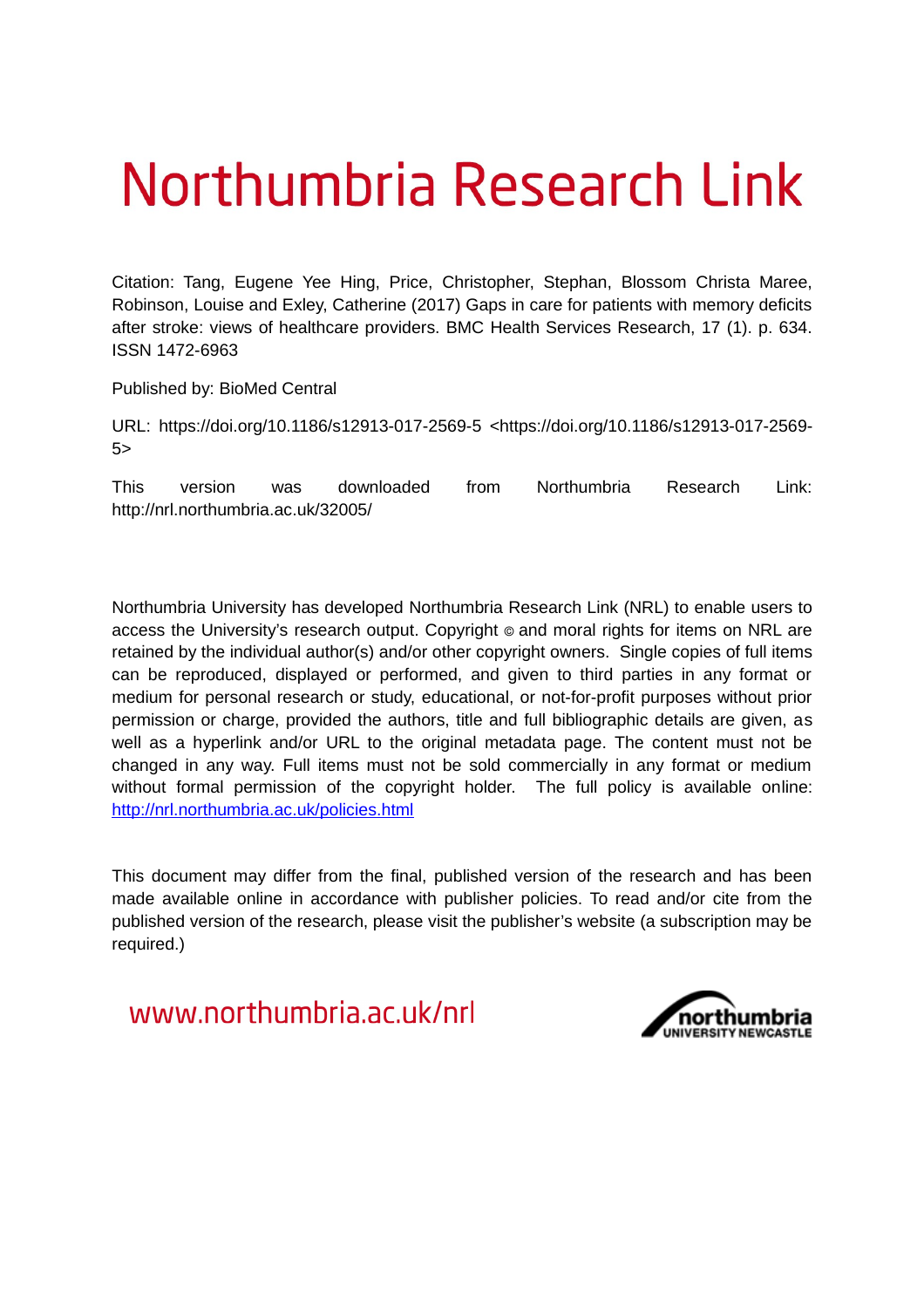# **RESEARCH ARTICLE Example 2014 12:30 The Community Community Community Community Community Community Community**



# Gaps in care for patients with memory deficits after stroke: views of healthcare providers

Eugene Yee Hing Tang<sup>1\*</sup>, Christopher Price<sup>2</sup>, Blossom Christa Maree Stephan<sup>1</sup>, Louise Robinson<sup>1</sup> and Catherine Exley<sup>3</sup>

# Abstract

**Background:** Stroke is a common cause of physical disability but is also strongly associated with cognitive impairment and a risk for future dementia. Despite national clinical guidelines, the service provided for stroke survivors with cognitive and memory difficulties varies across localities. This study critically evaluated the views of healthcare professionals about barriers and facilitators to their care.

Methods: Seventeen semi-structured individual interviews were conducted by a single interviewer with both primary and secondary care clinicians in regular contact with stroke-survivors. This included stroke medicine specialists, specialist nurses, physiotherapists, occupational therapists, general practitioners and primary care nurses. Topics included individual experiences of the current care offered to patients with cognitive impairment, assessment processes and inter-professional communication. Interviews were audio recorded and transcribed verbatim. Transcripts were thematically analysed and themes grouped into broad categories to facilitate interpretation.

Results: Data analysis identified four key themes as barriers to optimal care for stroke-survivors with memory difficulties: 1) Less focus on memory and cognition in post-stroke care; 2) Difficulties bringing up memory and cognitive problems post-stroke; 3) Lack of clarity in current services; and, 4) Assumptions made by healthcare professionals introducing gaps in care. Facilitators included stronger links between primary and secondary care in addition to information provision at all stages of care.

**Conclusions:** The care provided by stroke services is dominated by physical impairments. Clinicians are unsure who should take responsibility for follow-up of patients with cognitive problems. This is made even more difficult by the lack of experience in assessment and stigma surrounding potential diagnoses associated with these deficits. Service development should focus on increased cohesiveness between hospital and community care to create a clear care pathway for post-stroke cognitive impairment.

Keywords: Stroke, Memory, Cognition, General practitioners

# Background

Stroke is a leading cause of morbidity worldwide and the third most common cause of disability [\[1](#page-8-0)]. This is not only a result of effects on motor function but because stroke is also associated with cognitive impairment and an increased risk of dementia [[2](#page-8-0)–[4](#page-9-0)]. Indeed, one in three people will experience stroke, dementia or both at some stage in their lives [\[5](#page-9-0), [6](#page-9-0)]. After stroke around one in

<sup>1</sup>Institute of Health and Society and Newcastle University Institute for Ageing, Newcastle University, Level 2, Biomedical Research Building, Campus for Ageing and Vitality, Newcastle upon Tyne NE4 5PL, UK Full list of author information is available at the end of the article

three individuals will sustain some degree of cognitive impairment [[7](#page-9-0)] and memory deficits are commonly encountered even when physical recovery is gained [\[8](#page-9-0)]. Further, 10 % of individuals develop dementia soon after their first stroke and at least 30 % have dementia after recurrent stroke [\[3\]](#page-8-0). These cognitive deficits are not necessarily dictated by the severity of stroke and can also occur in transient or minor strokes [\[9\]](#page-9-0).

Stroke care in the United Kingdom has been shaped \* Correspondence: [e.y.h.tang@newcastle.ac.uk](mailto:e.y.h.tang@newcastle.ac.uk) by the National Service Framework for Older People <sup>1</sup>



© The Author(s). 2017 **Open Access** This article is distributed under the terms of the Creative Commons Attribution 4.0 International License [\(http://creativecommons.org/licenses/by/4.0/](http://creativecommons.org/licenses/by/4.0/)), which permits unrestricted use, distribution, and reproduction in any medium, provided you give appropriate credit to the original author(s) and the source, provide a link to the Creative Commons license, and indicate if changes were made. The Creative Commons Public Domain Dedication waiver [\(http://creativecommons.org/publicdomain/zero/1.0/](http://creativecommons.org/publicdomain/zero/1.0/)) applies to the data made available in this article, unless otherwise stated.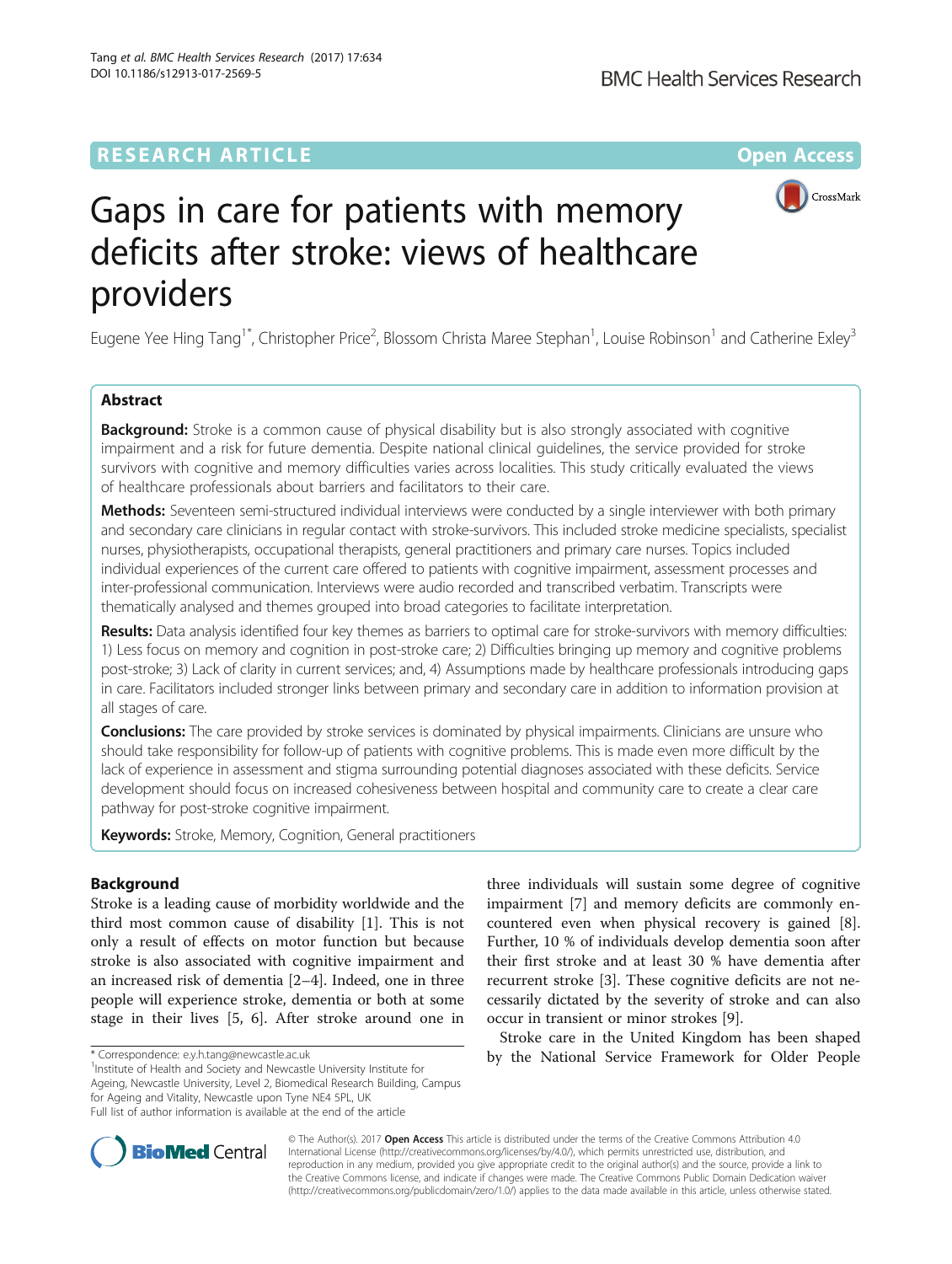(2001) [\[10](#page-9-0)] and the National Stroke strategy (2007) [[11](#page-9-0)] although these do not specifically propose service organisation for patients with cognitive impairment. The Intercollegiate Stroke Working party recommends a collaborative model between primary and secondary care for long-term follow-up of those presenting with neuropsychological problems [\[12\]](#page-9-0). The Sentinel Stroke National Audit Programme (SSNAP) monitors whether assessment of cognition is included during routine six-month review prior to secondary care discharge, but the nature of the assessment and care pathway is not mandated. General Practitioner's (GPs) are then traditionally tasked with ongoing management of secondary prevention post-stroke to try to minimise future risk of recurrent stroke [[12](#page-9-0)].

It should be noted that understanding and reducing cognitive impairment was voted the single most important topic in stroke research in a national priority setting exercise [\[13, 14](#page-9-0)]; thus highlighting the importance to patients. Despite this level of prioritisation and the formal organisation of stroke services, gaps in care exist for patients with cognitive and memory difficulties. The National Audit Office's report of stroke care highlighted the widespread lack of psychological services, which was also rated as the least satisfactory service in long-term care by patients [[15](#page-9-0)]. Similarly, the Care Quality Commission reported that services need to address stroke-related cognitive problems [[16\]](#page-9-0) as only 40% of primary care trusts had good access to psychological therapy [[16](#page-9-0)]. The first annual SSNAP report found that 4 in 10 people needing support for mood or memory after discharge did not get it [\[17](#page-9-0)]. A recent survey was carried out by the Stroke Association on 1424 stroke survivors across England detailing their own personal experiences of stroke care [[18](#page-9-0)]. They found that 77% of stroke survivors have problems with memory and nearly 50% of stroke survivors reported poor support for mental fatigue and memory [[18](#page-9-0)]. Although there is a focus to improve recognition of these problems by secondary care, many of these stroke-survivors may not present with cognitive deficits before discharge from specialist services. It is unclear what happens to these at-risk individuals when they are in the community. However, stroke survivors often report feeling abandoned when they leave hospital, which perhaps places emphasis on better community care and addressing psychosocial domains during re-habilitation on a par with physical recovery [[18](#page-9-0)].

To improve the current model of care for strokesurvivors with cognitive and memory difficulties, it is first necessary to understand the barriers and facilitators from both the primary and secondary care perspective. This qualitative study used semistructured interviews to describe primary and secondary care professionals' views of care received by stroke-survivors with memory/cognitive difficulties.

# Methods

# Sampling

An initial list of primary (General Practitioners) and secondary care clinicians (Stroke consultants and specialist nurses) in the North East of England were contacted to participate in the study. Sampling for the study was purposive and iterative to identify additional participants from the relevant specialty that might have a unique perspective. Potential participants were approached by email to take part in the study. All participants who responded, agreed to further contact.

#### Interviews

Face to face or telephone semi-structured interviews were conducted with both primary and secondary care staff (see Table 1). Interviews were conducted with 17 primary and secondary care clinicians who would be involved in the care of patients after their stroke at different stages of care. The interviews were conducted between May 2016 and February 2017 by one researcher (EYHT). The researcher (EYHT) utilised a topic guide, which evolved to ensure that emerging themes were explored. A topic guide provides a list of broad questions or areas to be covered during the interview. By responding to the data that emerged from these interviews, the topic guide evolved to address additional areas raised by

Table 1 Details of included participants

| Unique Identifier | Role                                                         |
|-------------------|--------------------------------------------------------------|
| NSC <sub>1</sub>  | Stroke Consultant                                            |
| NSC <sub>2</sub>  | Stroke Specialist Nurse                                      |
| NSC <sub>3</sub>  | Stroke Consultant                                            |
| NSC4              | Stroke Consultant                                            |
| NSC <sub>5</sub>  | Stroke Specialist Nurse                                      |
| NSC <sub>6</sub>  | Stroke Physiotherapist (Rehabilitation)                      |
| NSC <sub>7</sub>  | Stroke Physiotherapist (Acute Care)                          |
| NSC <sub>8</sub>  | Stroke Occupational Therapist (Acute Care)                   |
| NSC <sub>9</sub>  | Stroke Occupational Therapist (Rehabilitation)               |
| PC <sub>1</sub>   | General Practitioner with Specialist Interest<br>in Dementia |
| PC <sub>2</sub>   | General Practitioner                                         |
| PC <sub>3</sub>   | General Practitioner                                         |
| PC <sub>4</sub>   | Nurse Practitioner                                           |
| PC5               | General Practitioner                                         |
| PC <sub>6</sub>   | Practice Nurse                                               |
| PC <sub>7</sub>   | Nurse Practitioner                                           |
| PC <sub>8</sub>   | General Practitioner                                         |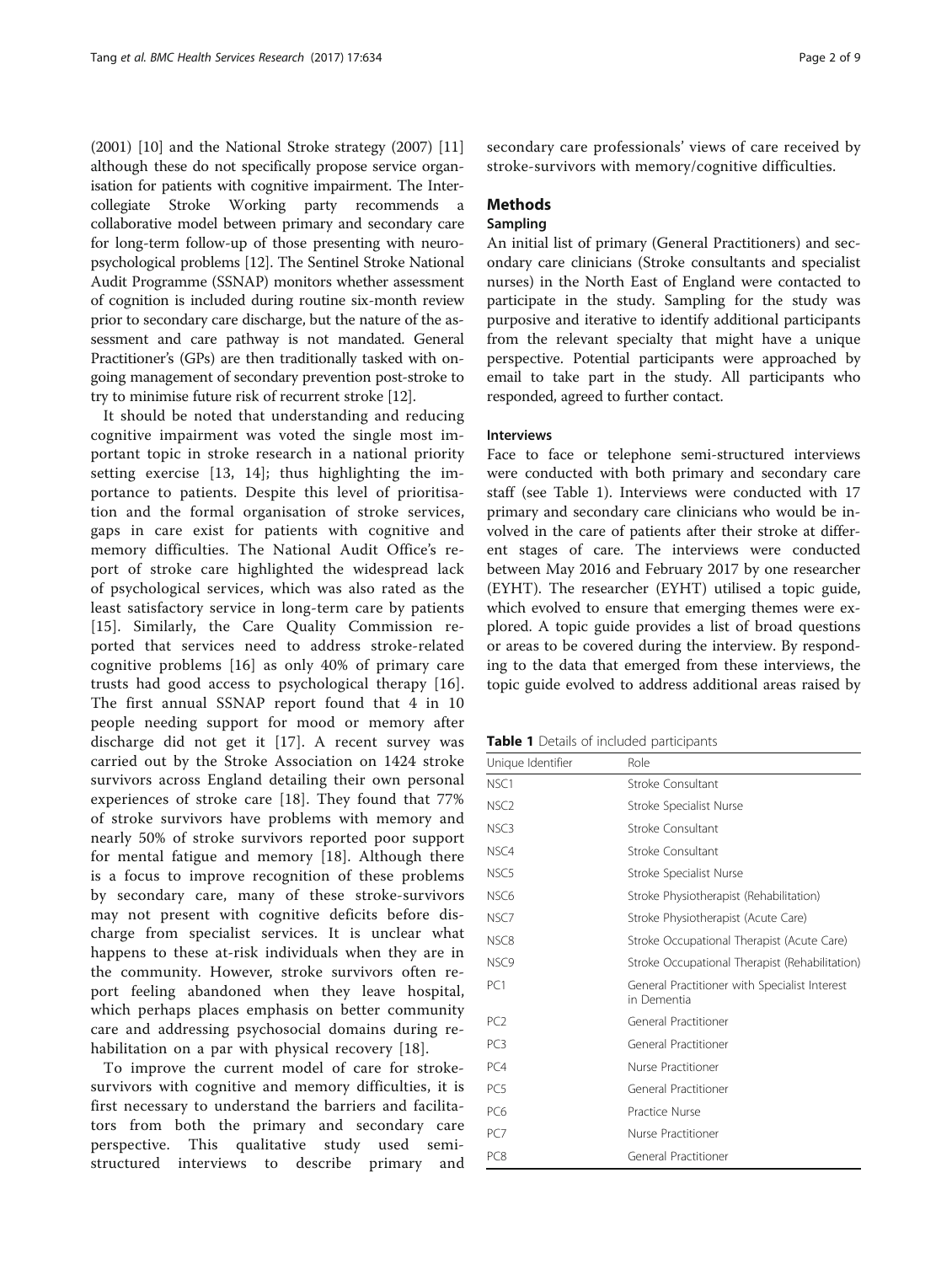participants themselves. Topics included the experience of clinicians in looking after stroke patients with memory difficulties, barriers and challenges to optimal clinical care and views on future care with emphasis on assessment for future dementia diagnoses. Participants were given the opportunity to discuss other issues they deemed important in the care of stroke-survivors with memory/cognitive difficulties. Informed written consent was obtained at the time of the interview including agreement for the interview to be audio-recorded. The interviews were transcribed verbatim. Unique identifiers were used throughout the process and any other identifiable information was removed to protect the anonymity of the participants.

## Analysis

Data collection and analysis followed the principles of a thematic analysis [[19](#page-9-0)]. One researcher (EYHT) familiarised himself with the data by repeated reading of the transcripts. Initial line-by-line coding was performed on the first few transcripts. A small subset of transcripts was read and subjected to coding and discussion between CE and EYHT to identify initial themes from the data. A coding framework was then developed between CE and EYHT through the application of thematic analysis [\[19\]](#page-9-0) and codes were changed iteratively. Further analysis led to the generation of new themes and subsequent reviewing and refining of existing themes and subthemes. These themes and subthemes were subsequently grouped into broad categories to facilitate interpretation. The coding was facilitated by using a data software handling package (NVivo version 11).

# Results

# Barriers in current care of stroke-survivors with cognitive/ memory difficulties

Less focus on memory and cognition in post-stroke care The primary and secondary care participants repeatedly reported that post-stroke care often focussed exclusively upon the physical impact of the stroke. Although memory and cognition is not at the forefront of rehabilitation, its effects are evident as one participant remarked:

"With some patients you see that that doesn't actually sink in. Then you're three weeks into rehab and you've seen no change, so it can really impact on the success of the interventions that we give. Sometimes there are patients that we can't make any difference, and that's quite hard for the patient – and for therapist, as well." (NSC9, Occupational Therapist)

Even upon discharge into the community, there is often less emphasis on communicating deficits in cognition and memory which was recognised by one primary care participant:

"… Memory is very rarely mentioned in the discharge letter. It's not something that is commonly mentioned, so it's not a case of, "Well, this person has had a stroke, we would recommend that this person has the MMSE [Mini-Mental State Examination] checked every six months." There is none of that; it's more to do with, "His speech is better, he's mobilising better, these are the tablets he's on, can you check his kidney function in the week?" It's that kind of thing." (PC1, GP with Specialist Interest in Dementia)

This may well be because the focus of care for clinicians is in improving the patient's physical functioning to enable them to return home as soon as possible. This has meant that memory and cognition has not always been at the forefront of their training and practice:

"I think that the focus in our training, be it medical, be it nursing, be it therapy, tends to be on physical impairment, so I don't think we've got a good training base in it … Actually, it's a blind spot in many services, and not just in terms of the service as a whole, but sometimes in how we are looking at helping people who've had a stroke, I think clinicians can have a very big blind spot to cognitive problems." (NSC3, Stroke Consultant)

However, it may well be that cognitive difficulties are not well prioritised by patients themselves and often become an after-thought rather than a main priority:

"At that appointment they're often worried about the speech systems or the arm weakness or the leg weakness that they had and then it's sort of, "Any other problems?" and they sort of go, "Well, the memory's not so good." It sort of comes up that way rather than it being a massive issue. So almost something that's the whole hand on the door as they're going out, 'can we just tell you their memory's not as good as it was?' sort of thing." (NSC1, Stroke Consultant)

In the community, stroke-survivors may even accept this as part of their post-stroke recovery rather than seek to rectify the issue as noticed by some professionals:

"A gentleman I saw recently who was … particularly in word-finding difficulty, but also some mild memory problems that he very much just lived with, and was put to one side by his family. It wasn't their primary concern, they just said, "This is how things have been since the stroke," and that was the end." (PC8, GP)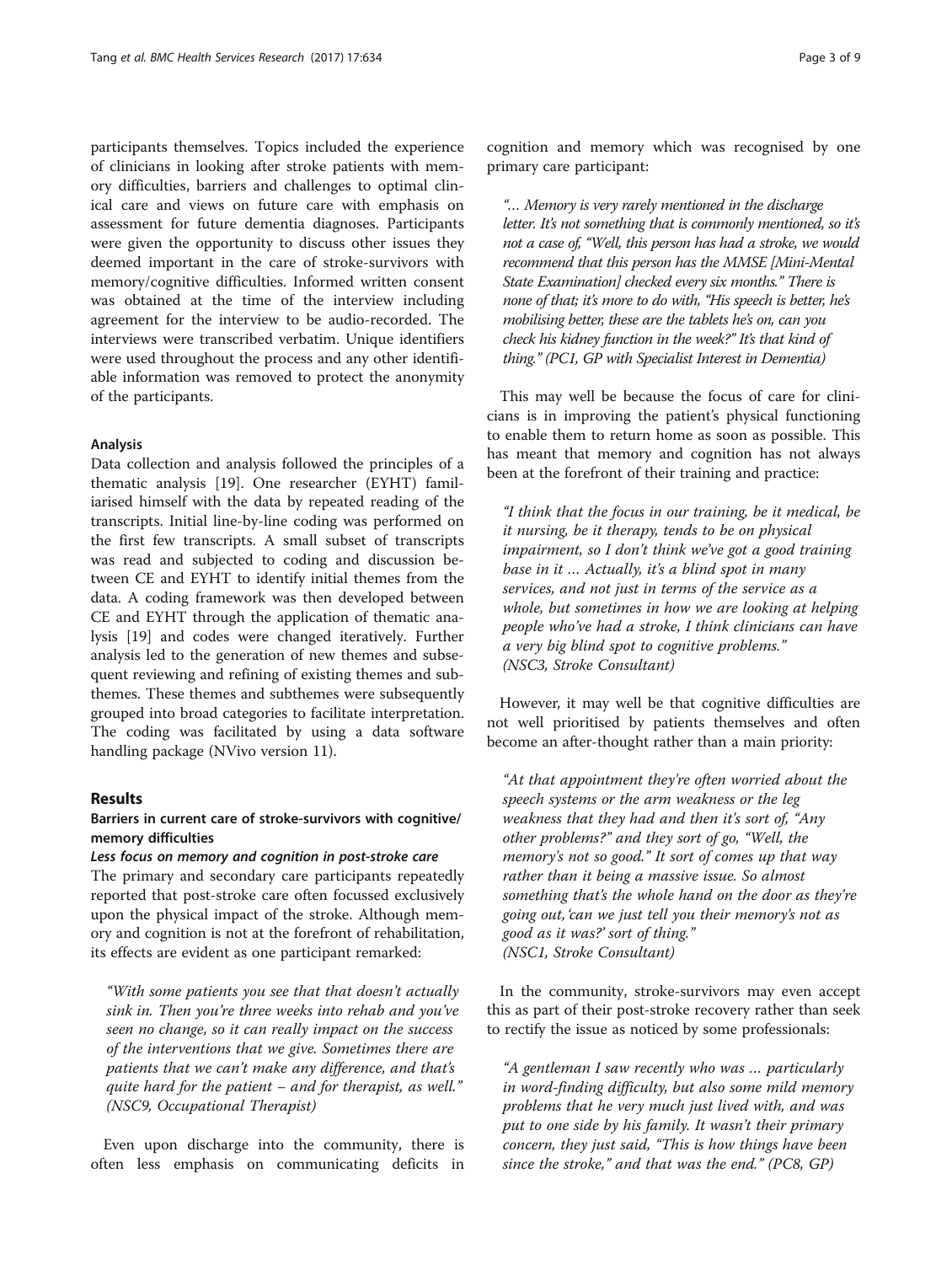There is a feeling for clinicians that patients themselves may underplay their symptoms but that this may be driven by their perception that there is little to be done for their symptoms:

"I think people might just consider it as a decline, as a general decline after the stroke, so it's something that they might have envisaged anyway, something perhaps that they think, A, isn't too serious, and B, well no-one can do anything about this anyway." (PC5, GP)

# Difficulties bringing up cognition and memory problems post-stroke

In the context of stroke, both primary and secondary care professionals recognised memory and cognition to be difficult areas to raise with patients. In secondary care this would be because of the perceived additive negative effect another potentially life-changing diagnosis could have:

"You've got to pick your moment, and when they come in here they get gloom and doom. The, "You're not likely to survive." The thing with a stroke as you know, it's so sudden, you get no warning for it so there's no psychological preparation for it, and it's all pretty emergency, and people aren't really taking it in. To give them another potentially devastating diagnosis I think would be quite difficult." (NSC7, Stroke Physiotherapist)

In primary care, experience of broaching this difficult topic was similar. However, this was more about the effect it may have on patients particularly when they have recovered from their stroke physically but still had ongoing cognitive issues.

"Sometimes, I think, as a nurse, it's quite difficult to sit down with somebody who's doing fantastically well after their stroke, to say, "Actually, how's your memory?" It's just another whole thing. You're trying to be on a positive note saying. "You're doing really well." I think sometimes it's just difficult to actually bite the bullet and say, "How is your memory?" I think it doesn't get broached very well." (PC7, Primary Care Nurse Practitioner)

Indeed, one participant commented that undoubtedly, some individuals would rather be seen to have a physical limitation than a cognitive one:

"I think they'd rather have a physical disability that can be dealt with than something that's invisible, but definitely, it's impacting on their life and the whole family's lives." (PC6, Practice Nurse)

There may be gaps, either in structure or communication between primary and secondary care teams. Once patients have been deemed safe for discharge, according to professionals, the responsibility of care and follow-up for these deficits is then given back to the patients or at least that is what secondary care professionals expect upon discharge from the stroke service:

"I think, a lot of the time, we, you know, I tend to put the onus back on the patient and the relatives, say, for example. And say to them, that if they feel that it's starting to become a problem, then they should go and see their GP sooner rather than later." (NSC5, Stroke Specialist Nurse)

However, professionals suggested that patients themselves may not wish to bring up their memory problems, mask their symptoms or even make excuses as to why things have changed so suddenly without acknowledging the potential underlying problem. This can be found in secondary care but then persist into the community:

"Or sometimes trying to cover up that they're having these problems, as well, wanting to appear like everything's okay." (NSC6, Stroke Physiotherapist)

"I think, partly, it's a bit of, sort of, maybe some denial that," "Well, I'm getting a bit forgetful, but don't we all get like that, especially since I've been poorly?" (PC2, GP)

Although some participants found that this may be because patients would prefer to minimise these symptoms, there were other reasons noted by clinicians. Clinicians felt that some patients had challenges communicating these symptoms:

"Not always, no, because I don't think they know how to verbalise it. So they would probably... It depends on the patient and the conversation you're having, but some of them might make a joke about it or it might be the spouse that brings it up and then you can sort of investigate it and question it and drill down a little bit more. But I don't think they really... I don't think they know how to say." (PC4, Nurse Practitioner)

### Lack of clarity in current services

Both primary and secondary care clinicians felt that the current service pathway was inadequate to ensure optimal management of stroke-survivors with cognitive difficulties. Time in consultation was consistently felt to be a significant barrier at all stages of post-stroke care: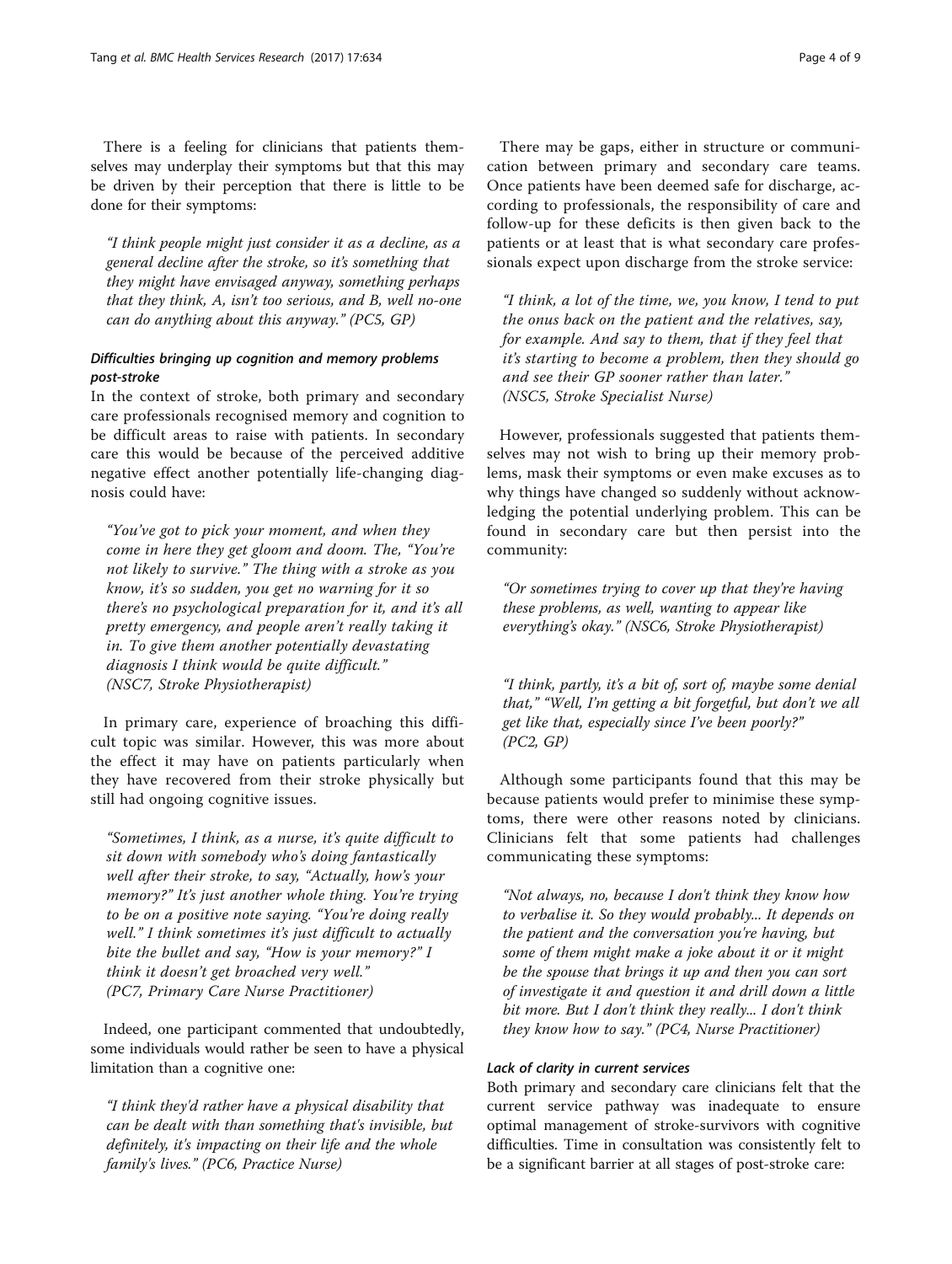"I think - It's a difficult one, because I think the way we are set up in the NHS [National Health Service], both in secondary and primary care, we don't necessarily have the time to probably care for these people how we need to." (PC2, GP)

Participants felt that this may mean that patients are not given sufficient support or indeed the relevant information regarding the sudden post-stroke changes they are facing:

"I just think that some patients and families in particular might need a bit more help to understand the impact that that aspect of the stroke has had upon the patient, and how that is impacting on their relationships, their communications, and different changes." I don't think that we necessarily spend as much time as we should on helping people understand the change, and what that means, and how that can be helped, or how that can be dealt with. It's often just taken as read, "This has happened, get on with it." (NSC3, Stroke Consultant)

A key area of concern was the lack of, or inconsistent level of, social care support for these individuals:

"Social care has got to be funded to care for these people. These people don't want to be in residential care, necessarily. They don't want to be blocking beds in hospitals. They want to be in their homes, amongst their surroundings, where it's familiar, but they need help to be able to do that. They've got to pump more money into the social care, and train up people specifically to look after these people." (PC6, Practice Nurse)

Several participants were also unsure where the care of patients should take place but recognised the limitations it would have in either setting. The current pathway of care mainly involves primary care taking over once individuals are discharged from stroke services. However, GPs reported being more reactive in the care of these patients. GPs would often watch and wait for symptoms to become more evident rather than undertaking any formal risk assessment:

"I'm not even sure how I would record that in the records, to indicate that there had been some potential impairment picked up, but no action currently required. I think I would probably be fairly reliant on that just becoming evident over time, that further assessment was required or more needed to be done. Gosh, that feels quite uncomfortable saying that, actually." (PC3, GP)

# Assumptions made by healthcare professionals introducing gaps in care

It was well recognised by both primary and secondary care clinicians that there are gaps in care, particularly for stroke-survivors who go on to develop cognitive difficulties. These gaps could lead to unmet needs:

"I think there is a big number of patients who certainly have got ongoing needs that perhaps aren't having them fully addressed" (NSC8, Stroke Occupational Therapist).

Gaps in care may exist because of assumptions made by both primary and secondary care participants. Participants from primary and secondary care would often comment on what they perceived to be happening for stroke-survivors upon discharge from stroke services. Secondary care clinicians saw their roles as bringing together the information and then expect GPs to refer these individuals:

"We're [stroke clinicians] basically summarising the issues, and usually there's an expectation, unless it's very gross, that primary care will pick it up ... I think what we would probably be doing, actually, is if it's causing enough concern to the family, and the patients, we would be at that stage probably expect GPs to refer (them) into the local memory clinic service" (NSC4, Stroke Consultant)

However, according to primary care health professionals, there was an assumption that secondary care had perhaps investigated and found that no further action was required. This lack of action may well be because stroke services do not have the capacity to take on longer term cognitive issues and so redirect to the community. Primary care professionals suggested this might have the inadvertent consequence of implying to patients that GPs are disinterested because no further action is taken despite the fact that these patients still have ongoing issues:

"Well, the patient has been asked a question in a secondary care setting, and have answered that honestly, in that yes they perhaps have noticed a change in their memory. Secondary care have explored, found that there's no further action required at that time, and the patient has been discharged back to us. We've received a letter saying those things. Then we appear disinterested, potentially, and the patient's perception… That's imagining that I'm seeing it from the patient's point of view. "Well, the doctors at the hospital couldn't do anything. The GP and the doctor has taken no further action. Nobody cares. Nobody is interested. Nobody wants to do anything." Maybe how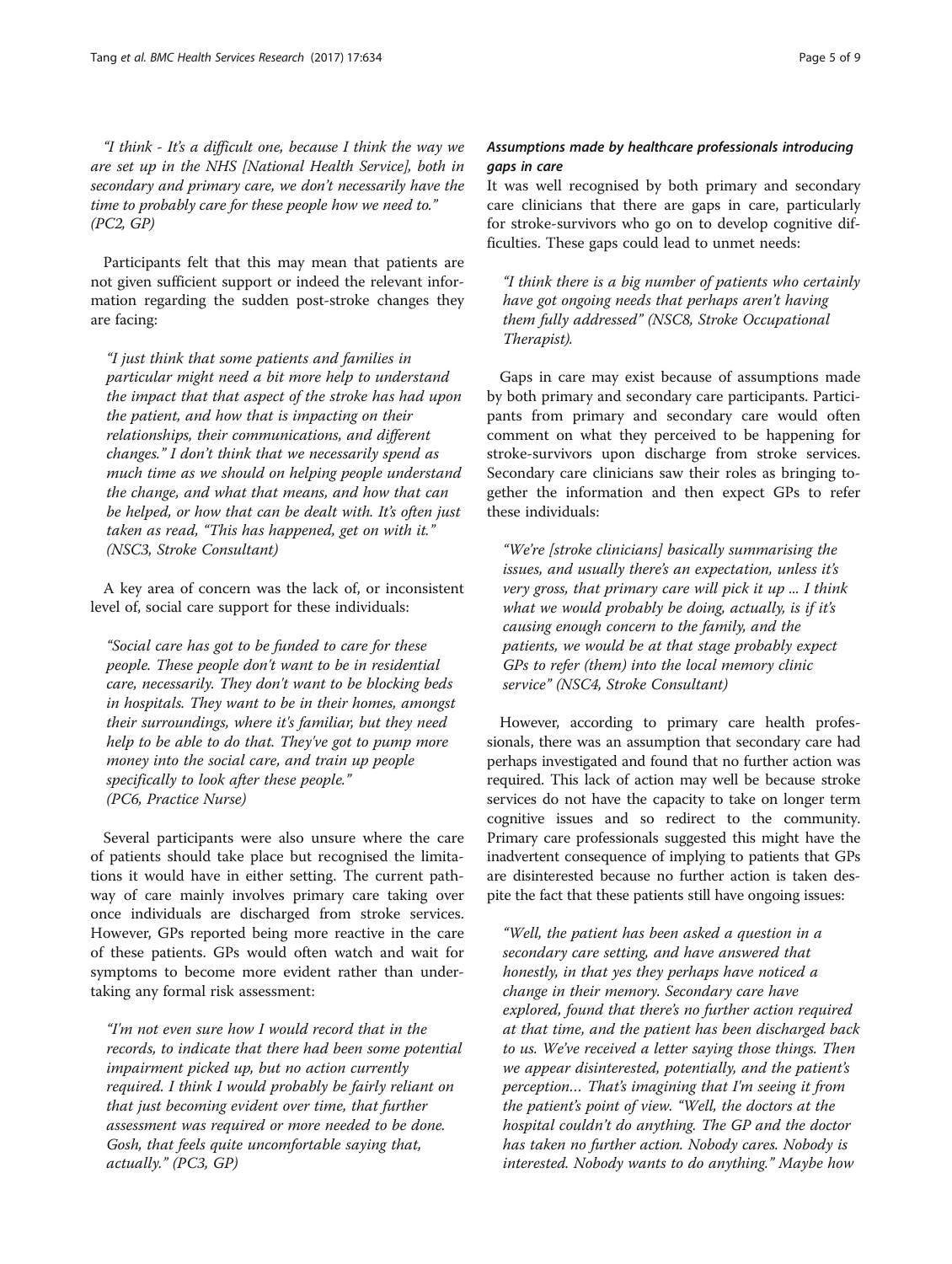it's interpreted, yes, now I'm thinking about it that way round. That's what makes me feel uncomfortable" (PC3, GP)

# Facilitators to improve the current care of strokesurvivors with cognitive/memory difficulties

As well as barriers to care, participants were also asked about how they could improve the current care pathway. This fell into two broad categories as outlined below:

Stronger links between primary and secondary care Links between primary and secondary care structures and staff were felt to be important to many participants. Indeed, one participant, when asked on how to ensure gaps in care were filled talked about the need for clarity in the care pathway:

"We need to be clear on when that patient actually needs to be seen again rather than leaving it as an open", "We think they're at risk, will you see them? Will you bear this in mind?" It needs to be kind of a clear pathway of saying, "Well actually this needs to be reviewed again by a certain date." (NSC2, Stroke Specialist Nurse).

To ensure this could be put in place, one participant expanded on how best to achieve this clarity. This included clear communication between the two systems:

"I think it would be useful if hospital discharge letters do mention, if there are any issues with memory, if those problems are actually mentioned on the hospital discharge letter, I think that definitely would be quite useful". Or even if the discharge letter said something like, "During assessment his MMSE score was 26 out of 30; although we're not too worried about it, I would be grateful if you could repeat it in six months." (PC1, GP with specialist interest in dementia)

Besides better communication between the two teams, participants suggested that the whole team (primary and secondary care) needed to take ownership in delivering this care:

"I don't think anybody should take sole ownership of it. I think it's up to everybody, and that's where a good MDT [multidisciplinary team] works well in a hospital. Here it works that we all do our own jobs, but we all do a little bit of everybody else's because we work very closely, so you're picking up different things. In the community, it really depends who's involved in the ongoing care. So I think everybody should have an awareness of it. It shouldn't just be one person, but then there should be some sort of pathway to follow to

make sure that these patients are being given the care or the information that they need." (NSC7, Stroke Physiotherapist)

However, it was also recognised that patients should have the choice whether to access a relevant service rather than automatic enrolment onto a cognitive poststroke pathway:

"I believe that we should have specialist stroke services available, preferably in partnership with primary care, where there is a structured follow-up available for people who want it, and where there is open access to people who don't want it, who just want to have access then." (NSC3, Stroke Consultant)

# Information provision at all stages of care

The interview data suggest that information about poststroke memory problems is not always provided in the first place or presented in a digestible format for the patient. Participants felt that it was important that the patient and their families are equipped to manage their cognitive deficits. This means that patients need to be identified as having a need and then given and taught the skills to ensure their safety in the community:

"But you need to be giving people the skills to be able to manage those risks and be able to live to whatever quality of life is possible, in a safe manner, without having to have constant health professional support. So I think it's about having that support, but also teaching skills so that people don't need that support all the time, so that you can increase their self-efficacy with dealing with their cognitive problems." (NSC6, Stroke Physiotherapist)

Participants also suggested that it is important for clinicians not to be fearful of disclosing more information, particularly if the patient and their families are keen to explore further. This may well involve charitable organisations but requires the clinician to be proactive to look out for opportunities to do so:

"Part of the role of the NHS professionals is to signpost appropriately, and maybe offer information about organisations like Alzheimer's Society. Or possibly even have a sort of direct conduit in. So there could be a formal referral at that point, if the patient and/or their carers felt that they would benefit from some support, from whoever is doing the feedback on the results. "It doesn't look as though there's another explanation for this memory impairment. In all likelihood it is a consequence of the stroke. However, there is an organisation who would be willing to offer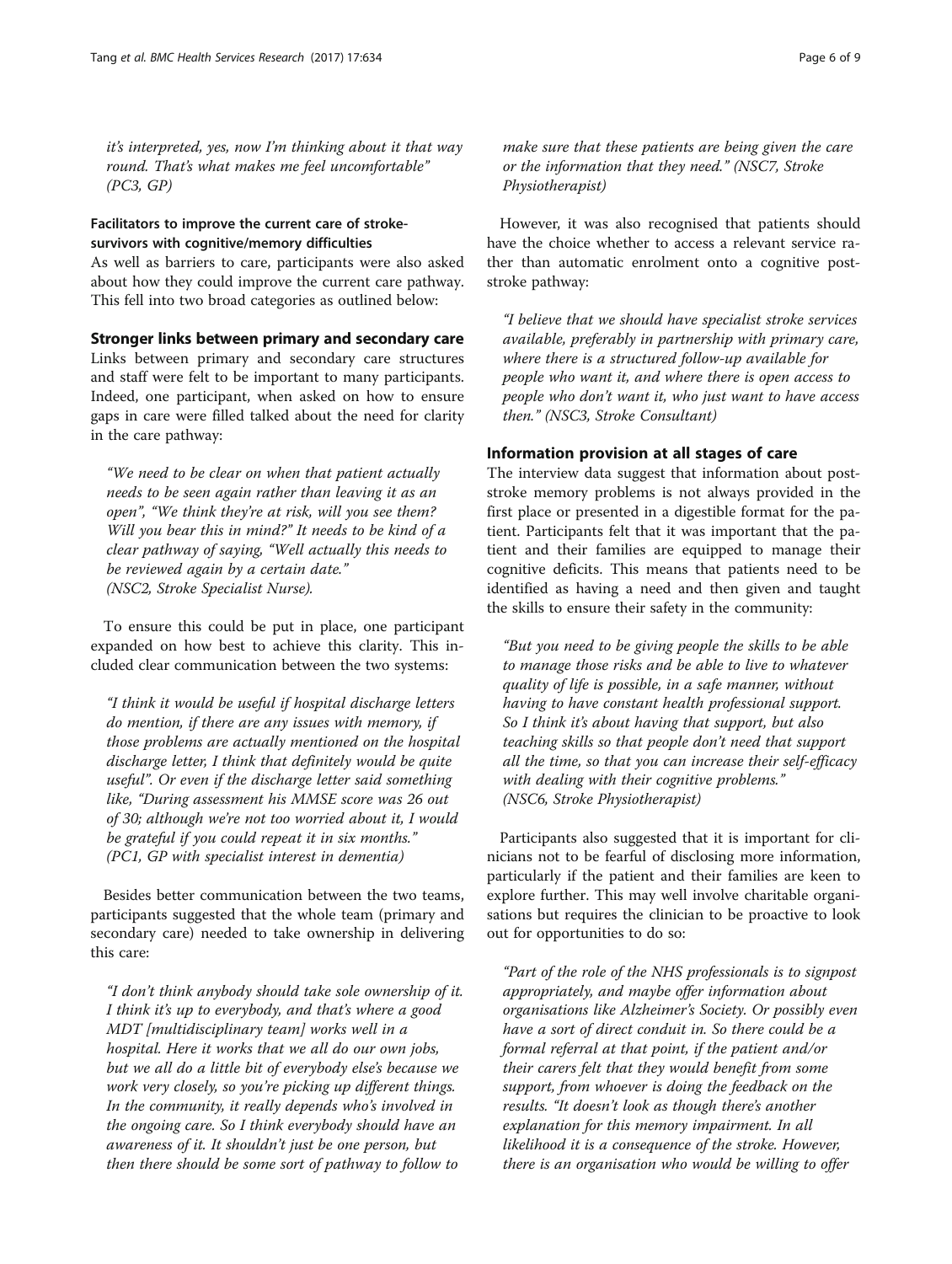some support. Would you like me to ask them to make contact with you?" That would feel like an ideal way." (PC3, GP)

Finally, professionals felt that accessible information about cognitive trajectories post-stroke and when to seek help were fundamental if patients held the responsibility:

"If you notice somebody that's at risk or you notice somebody that's developed these things, you monitor and track it over time. You then have the opportunity to tell the family what kind of things to look for, what kind of things they should be prepared for, and then maybe have a chance to refer to the right people, give them the right numbers."

(NSC9, Stroke Occupational Therapist)

# **Discussion**

This study has reported clinicians' accounts of some barriers, which they have encountered when looking after stroke-survivors with subsequent memory problems. Four key barriers were identified including: 1) Less focus on memory and cognition in post-stroke care; 2) Difficulties bringing up cognition and memory problems post-stroke; 3) Lack of clarity in current services; and, 4) Assumptions made by healthcare professionals introducing gaps in care. The relationships between these factors are also important to consider. For example, although rehabilitation of physical disabilities and a short length of stay may be the reason why there is less focus on memory post-stroke, this is compounded by the difficulties in starting conversations with patients about their cognitive difficulties. The lack of clarity in service provision means that it becomes even more difficult to ensure optimal care. Clinician participants here recognised that there is indeed a gap in the care for these individuals and have highlighted some areas which could be improved upon: 1) Stronger links between primary and secondary care; and, 2) Information provision at all stages.

It is not just clinicians who place less focus on cognitive and memory issues. In the context of stroke, the focus of rehabilitation generally is on physical recovery, as this tends to be the dominant symptom post-stroke. Indeed, one participant remarked that patients would rather have an impairment that could be seen than one such as cognition, which is not so obvious. Similarly, in a small sample of stroke patients, the patients themselves also failed to include cognitive deficits in their perception of overall recovery with the focus almost solely on the physical impairments [\[20](#page-9-0)]. This is despite the fact it was recognised later on that their memory loss deficits had negatively influenced their daily functional activities [\[20\]](#page-9-0). If clinicians struggle to discuss the issue of memory or cognitive loss and patient's themselves place less priority on these symptoms, identification will become increasingly challenging. The presence of cognitive impairment post-stroke has important functional consequences which are independent from the effects the physical impairments encountered post-stroke [[21\]](#page-9-0). Emphasising the need to focus on both cognitive and physical impairments is necessary to ensure stroke survivors continue to function well in the community. This is currently a challenge, as access to psychological support is limited [\[22](#page-9-0)]. There are recommendations to ensure that patients' access to psychological support are as important as their access to physical support services [[22\]](#page-9-0) particularly for those where cognitive dysfunction only becomes apparent when they are living in the community.

Stroke patients and their caregivers require information if they are to seek help appropriately particularly with regards to cognitive and memory impairment. Patients themselves report either dissatisfaction with or a lack of information provision following a stroke [\[23](#page-9-0)]. Amongst health professionals this may well be because individuals are unaware which professional is providing the information [\[24](#page-9-0)]. Even when provided, recall of information for those with memory difficulties post-stroke poses a significant challenge for the patient and their carer [\[25](#page-9-0)]. Although it is assumed that stroke clinicians provide the required information post-stroke, the GP takes over this role in the community. However, evidence has shown that patients often receive the majority of their information from stroke services rather than primary care [[26\]](#page-9-0). The highest risk of post-stroke dementia seems to occur in the first months post-stroke, although this may be partially due to pre-stroke cognitive impairment [[27\]](#page-9-0). However a population based study with 25 year follow-up found that the cumulative incidence of post-stroke dementia was 7% at 1 year, 23% at 10 years and 48% at year 25 [\[28\]](#page-9-0). A further study found looked at cognition post-stroke over time. They found that although 41% were stable and 50% improved in cognition after 15 months, a significant proportion of post-stroke survivors succumbed to delayed post-stroke dementia [[29, 30\]](#page-9-0). This suggests that stroke-survivors need to have adequate follow-up in the community and continual access to information and support to ensure prompt and timely diagnosis of post-stroke dementia. Stronger links between specialist and community teams could help identify those at-risk and assist in targeted cognitive assessment and follow-up.

Professionals in this study commented on the difficulties of broaching the subject of memory impairment post-stroke. When participants in this study considered the patient's perspective, they commented on patients often masking, normalising or denying the existence of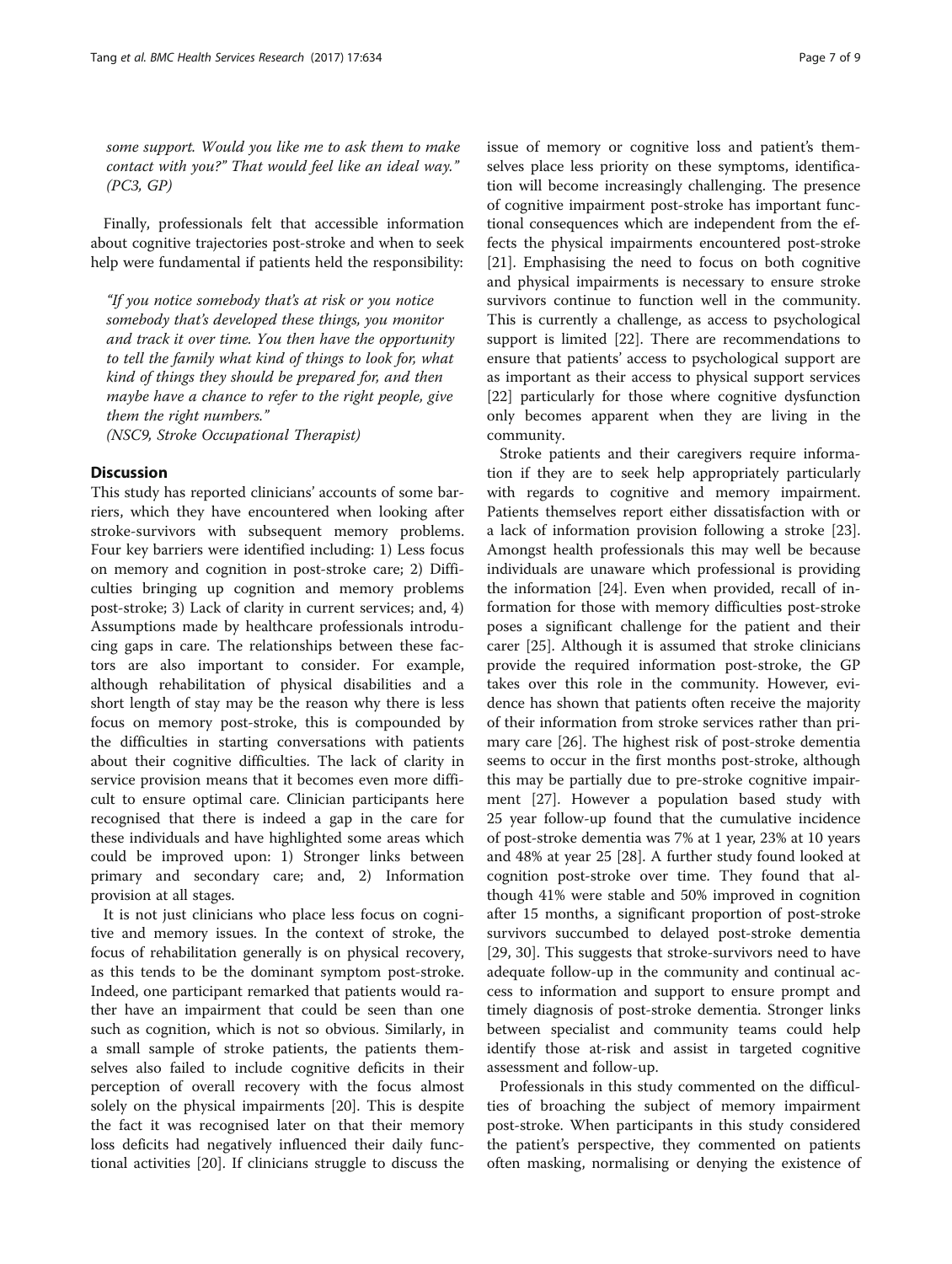<span id="page-8-0"></span>their memory loss symptoms. In the context of cognitive deficit, masking or denial of symptoms is often attributed to a barrier in the earlier diagnosis of dementia [[31\]](#page-9-0). The patient's reluctance to begin conversations regarding memory concerns may well be due to an underlying fear of developing another significant life-changing diagnosis. From the clinicians' point of view, concerns about additional burden or indeed stigmatisation of patients with a diagnosis of dementia [[32\]](#page-9-0) and unwillingness to discuss cognitive problems with patients or caregivers [\[31](#page-9-0), [33\]](#page-9-0) is not unique to post-stroke care. In general a significant proportion of people with dementia remain undiagnosed [\[34](#page-9-0)] with groups such as those living alone, men and the oldest old may be at particular risk of missed diagnosis [[35](#page-9-0)]. The additive effect of another significant symptom, particularly when strokesurvivors have recovered from their physical impairment, may contribute towards this barrier. Future work will need to explore patients' views in more detail particularly with regards to barriers in disclosing cognitive difficulties following their stroke.

The strength of this study is that we have been able to capture the views of the majority of healthcare professionals who would encounter stroke-survivors with memory or cognitive deficits post-stroke. The spectrum of views has included those in acute post-stroke care and their subsequent care in the community. There are some limitations to this study. This was a qualitative piece of research conducted in one area of England. The results may therefore not completely capture other practices nationally. However, the care pathway for stroke patients is governed by national policies to ensure a minimal standard of care and it is likely that these views are representative of other settings. In future, the experience and views resulting from alternative and international models of care may further add to our understanding of how we can improve patient care. Finally, views from patients and carers would certainly provide a vital perspective about the impact of gaps in care. We are currently undertaking data collection with these groups.

# Conclusions

Cognitive and memory impairment post-stroke is common and can significantly hinder daily functioning. Health professionals involved in the care of stroke patients commented upon barriers to care, which are evident along the whole patient pathway. As recommended by experts in the field [\[12\]](#page-9-0), there should be a focus on improvements in the coordination and cohesiveness of hospital and community care in support of stroke patients who have or are at risk of developing cognitive problems.

#### Abbreviations

GP: General Practitioner; MMSE: Mini-Mental State Examination; NHS: National Health Service; SSNAP: Sentinel Stroke National Audit Programme

#### Acknowledgements

This paper presents independent research funded by the National Institute for Health Research (NIHR). The views expressed are those of the author(s) and not necessarily those of the NHS, the NIHR or the Department of Health.

#### Funding

Eugene Tang is supported by a NIHR Doctoral Research Fellowship (DRF-2015-08-006).

Louise Robinson is supported by a National Institute for Health Research professorship (NIHR-RP-011-043) and a NIHR Senior Investigator award.

#### Availability of data and materials

The data used and/or analysed during the current study are available from the corresponding author on reasonable request.

#### Authors' contributions

ET conceived the framework for this study. ET collected, analysed and interpreted the data. ET prepared the manuscript for submission. BS helped to conceive the framework for this study and critically evaluated the manuscript. CP helped to conceive the framework for this study and critically evaluated the manuscript. LR helped to conceive the framework for this study and critically evaluated the manuscript. CE helped to conceive the framework for this study and assisted with the analysis of the data and contributed to the drafting of the manuscript. CE also critically evaluated the manuscript. All authors read and approve the final manuscript.

#### Ethics approval and consent to participate

The study was conducted in the North East of England. Ethical Approval was gained from the London – Hampstead Research Ethics Committee (reference 16/LO/0133). Before data collection began, all necessary Research and Development governance permissions were obtained. All participants provided informed written consent prior to the interview.

#### Consent for publication

All participants have provided informed written consented to take part in the study and for direct quotes to be used for scientific publication purposes. These have been annonymised with no identifiable personal information used.

#### Competing interests

The authors declare that they have no competing interests.

#### Publisher's Note

Springer Nature remains neutral with regard to jurisdictional claims in published maps and institutional affiliations.

#### Author details

<sup>1</sup>Institute of Health and Society and Newcastle University Institute for Ageing, Newcastle University, Level 2, Biomedical Research Building, Campus for Ageing and Vitality, Newcastle upon Tyne NE4 5PL, UK.<sup>2</sup>Institute of Neuroscience, Stroke Research Group, Newcastle University, Newcastle upon Tyne, UK.<sup>3</sup> Faculty of Health & Life Sciences, Northumbria University Newcastle upon Tyne, UK.

## Received: 31 March 2017 Accepted: 25 August 2017 Published online: 08 September 2017

#### References

- 1. Feigin VL, Forouzanfar MH, Krishnamurthi R, Mensah GA, Connor M, Bennett DA, Moran AE, Sacco RL, Anderson L, Truelsen T, et al. Global and regional burden of stroke during 1990-2010: findings from the global burden of disease study 2010. Lancet. 2014;383(9913):245–54.
- 2. Savva GM, Stephan BC, Alzheimer's Society Vascular Dementia Systematic Review G. Epidemiological studies of the effect of stroke on incident dementia: a systematic review. Stroke. 2010;41(1):e41–6.
- 3. Pendlebury ST, Rothwell PM. Prevalence, incidence, and factors associated with pre-stroke and post-stroke dementia: a systematic review and metaanalysis. Lancet Neurol. 2009;8(11):1006–18.